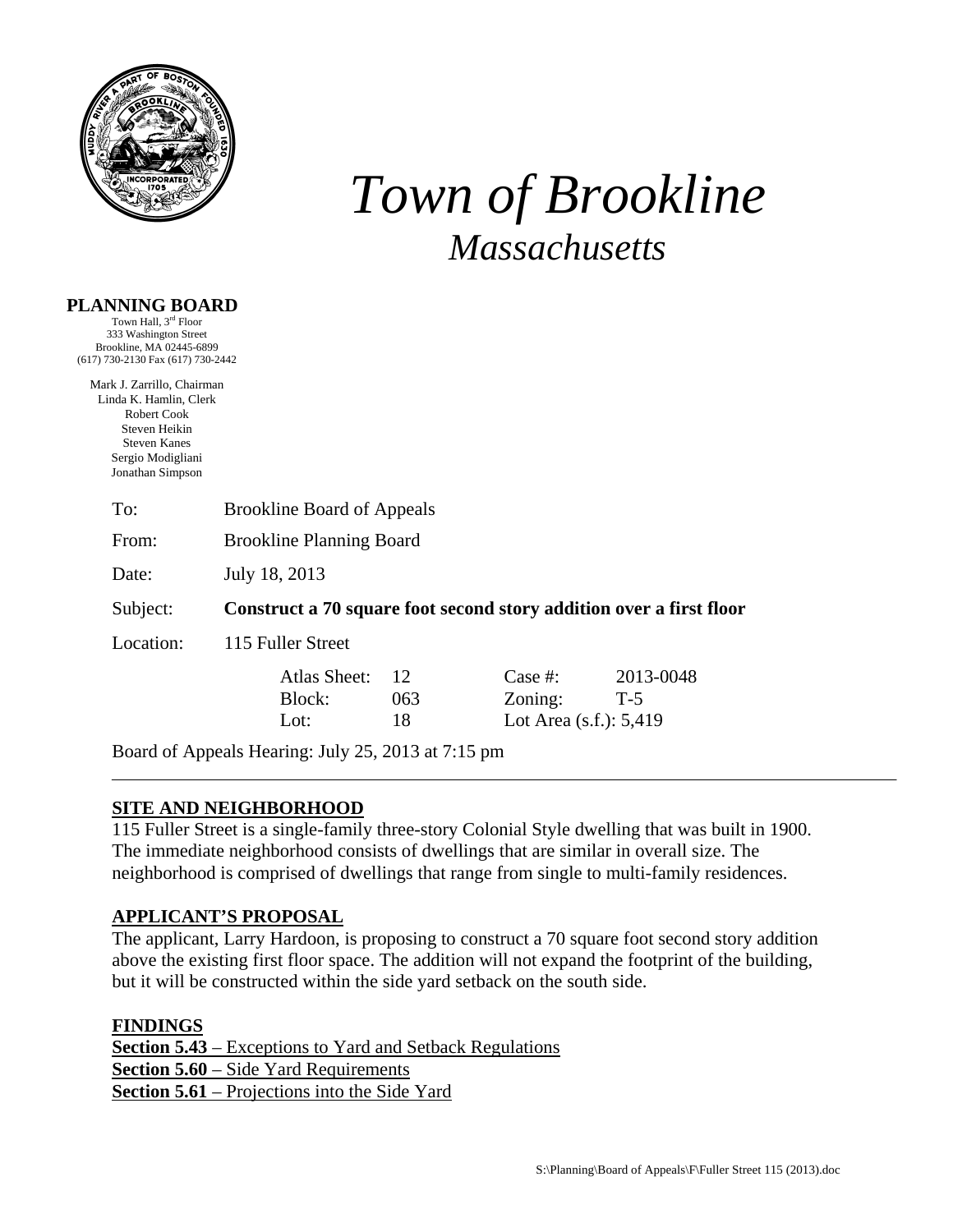|                          | <b>Required</b> | <b>Existing</b> | <b>Proposed</b> | <b>Finding</b>  |
|--------------------------|-----------------|-----------------|-----------------|-----------------|
| <b>Side Yard Setback</b> | 7 C'            | 4.6'            | 4.6             | Special Permit* |
| (south)                  |                 |                 |                 |                 |

*\*Under Section 5.43, the Board of Appeals by special permit may allow the substitution of other dimensions for yard and setback requirements if counterbalancing amenities are provided.* 

**Section 8.02.2** – Alteration or Extension: A special permit is required to alter and/or extend this non-conforming structure.

#### **PLANNING BOARD COMMENTS**

The Planning Board is supportive of the proposal to construct a 70 square foot addition. The addition is modest, and the Board does not feel that it will negatively impact the neighborhood. The additional floor area will allow the applicant to have better usability of the dwelling. The Planning Board recommends that the applicant install additional landscaping as a counterbalancing amenity required for a special permit.

## **Therefore the Planning Board recommends approval of the proposal and plans by Constantine Cacos, dated 7/3/13, and the site plan by George C. Collins, dated 4/25/13, subject to the following conditions:**

- 1. Prior to the issuance of a building permit, the applicant shall submit a final site plan, a landscaping plan, floor plans, and elevations, subject to the review and approval of the Assistant Director of Regulatory Planning.
- 2. Prior to the issuance of a building permit, the applicant shall submit to the Building Commissioner for review and approval for conformance to the Board of Appeals decision: 1) a final site plan stamped and signed by a registered engineer or land surveyor; 2) final building elevations stamped and signed by a registered architect; and 3) evidence that the Board of Appeals decision has been recorded at the Registry of Deeds.

*tcr*